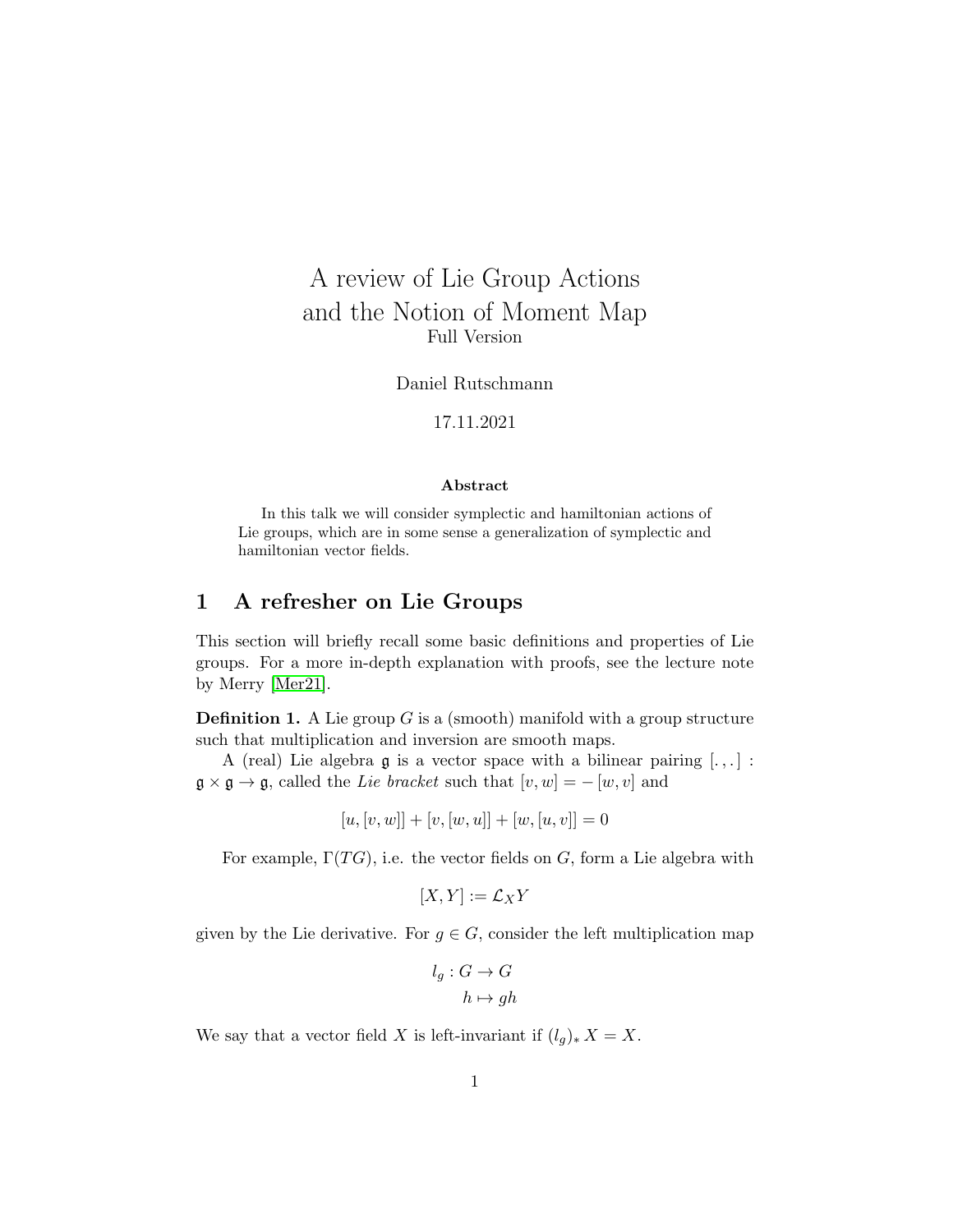**Lemma 2.** If X, Y are left-invariant, then so is  $[X, Y]$ .

Based on this lemma, will associate to every Lie group  $G$  the Lie algebra  $\mathfrak g$  consisting of left-invariant vector fields on  $G$ . We may identify  $\mathfrak g$  with the tangent space at the identity element:

**Lemma 3.** Let  $e \in G$  be the identity element. For every  $v \in T_eG$ , there is a unique left-invariant vector field  $X \in \Gamma(TG)$  with  $X_e = v$ . In particular, we may identity  $\mathfrak g$  with  $T_eG$ .

Let G act on itself via conjugation, i.e. for  $g \in G$ , we consider

$$
\psi_g: h \mapsto g \cdot h \cdot g^{-1}
$$

We have  $\psi_q(e) = e$ , so we may differentiate there to get a linear map

$$
\mathrm{Ad}_g : \mathfrak{g} \to \mathfrak{g}
$$

where we use the identification  $\mathfrak{g} = T_eG$ . This gives us the *adjoint represen*tation

$$
\mathrm{Ad}: G \to \mathrm{GL}(\mathfrak{g})
$$

$$
g \mapsto \mathrm{Ad}_g
$$

Dualizing this, we get the coadjoint representation

$$
\mathrm{Ad}^* : G \to \mathrm{GL}(\mathfrak{g}^*)
$$

$$
g \mapsto \mathrm{Ad}^*_g
$$

which for  $\xi \in \mathfrak{g}^*$  is defined via

$$
\mathrm{Ad}_g^*(\xi)(X) = \xi(\mathrm{Ad}_{g^{-1}}(X)) \qquad \forall X \in \mathfrak{g}
$$

(We use  $g^{-1}$  to ensure that  $\operatorname{Ad}_{gh}^* = \operatorname{Ad}_g^* \circ \operatorname{Ad}_h^*$ , so we indeed get an action.)

**Remark.** If G is abelian, then Ad and  $Ad^*$  are both the trivial action. In most of our applications, this will be the case.

#### 2 Hamiltonian Actions

**Definition 4** (Action). A *(smooth left)* action of a Lie group  $G$  on a manifold  $M$  is a group morphism

$$
\psi: G \mapsto \text{Diff}(M)
$$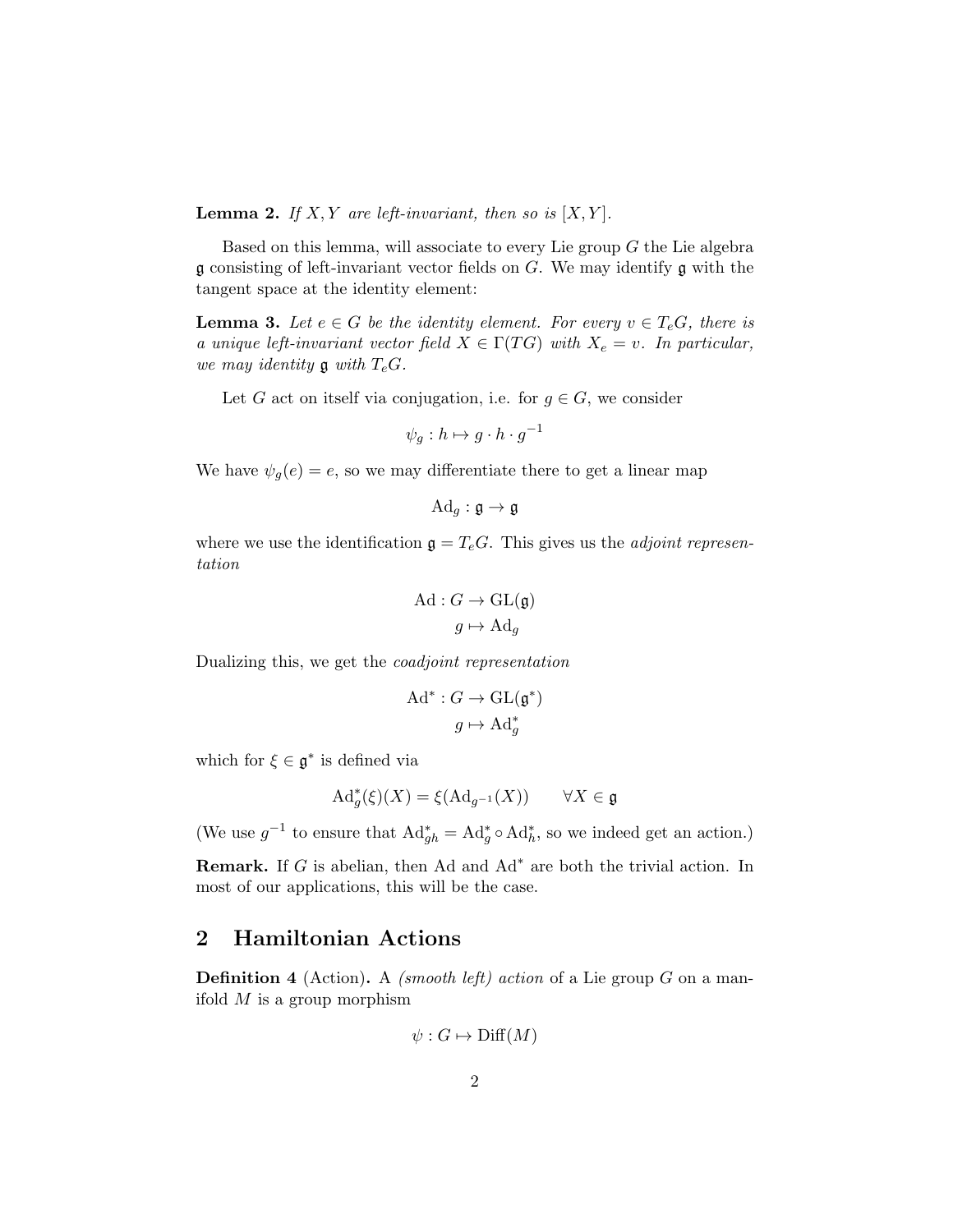such that the evaluation map

$$
ev_{\psi}: G \times M \to M
$$

$$
(g, x) \mapsto g \cdot x := \psi_g(x)
$$

is smooth.

**Example.** Actions of  $\mathbb{R}$  on  $M$  are given by the flows of complete vector fields

- Let X be a complete vector field, then the flow  $\rho_t$  defines a morphism  $\mathbb{R} \to \mathrm{Diff}(M)$  as  $\rho_{s+t} = \rho_s \circ \rho_t$ .
- Let  $\psi$  be an action of R on M, then

$$
X_p = \frac{\mathrm{d}\psi_t(p)}{\mathrm{d}t}\Big|_{t=0}
$$

defines a complete vector field.

Any action of a Lie group  $G$  on  $M$  induces a Lie algebra morphism

$$
\mathfrak{g} \to \Gamma(TM)
$$
  

$$
X \mapsto X^{\sharp}
$$

as follows: By restricting the action to the one-parameter subgroup of G defined by the flow  $\{\rho_t(e) | t \in \mathbb{R}\},\$  we get an action of  $\mathbb R$  on  $M$ . By the previous example, this action corresponds to a complete vector field  $X^{\sharp}$ . This is often called the "infinitesimal action".

**Definition 5.** An action  $\psi$  is *symplectic* if  $\psi_g$  is a symplectomorphism for every  $g \in G$ .

In my first talk, I have shown that the flow of a complete symplectic vector field is a one-parameter family of symplectomorphisms. Hence, similar to the previous example, we have

{symplectic R-actions on  $M$ }  $\leftrightarrow$  {symplectic vector fields on  $M$ }

Hamiltonian actions How should we define hamiltonian actions? Based on the previous examples, we would want that

{hamiltonian R-actions on  $M$ }  $\leftrightarrow$  {hamiltonian vector fields on  $M$ }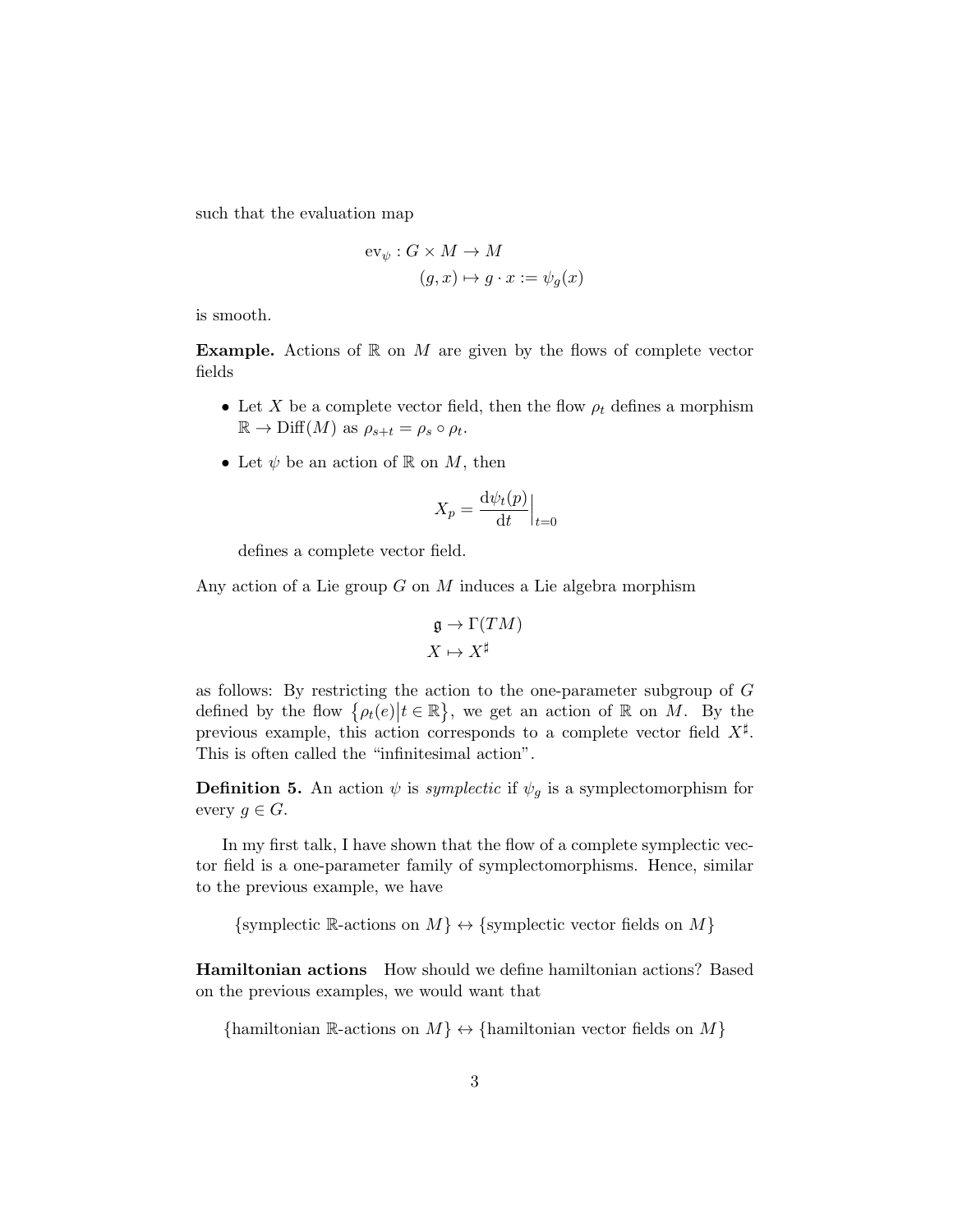Recall that hamiltonian vector fields  $X$  satisfies

$$
\iota_X \omega = -dH
$$

for some hamiltonian function  $H \in C^{\infty}(M)$ . This  $G = \mathbb{R}$  case is a useful example to keep in mind when looking at the general definition.

**Definition 6.** An action  $\psi$  is hamiltonian if there is a map

$$
\mu: M \to \mathfrak{g}^*
$$

with the following properties:

• For every  $X \in \mathfrak{g}$ , let

$$
\mu^X : M \to \mathbb{R}
$$

$$
p \mapsto \mu(p)(X)
$$

Then  $X^{\sharp}$  is a hamiltonian vector field with hamiltonian function  $\mu^{X}$ . In other words,  $\mathbf{v}$ 

$$
\iota_{X^\sharp}\,\omega=-\,\mathrm{d}\mu^X
$$

• Let  $Ad^*$  be the coadjoint action of G on  $\mathfrak{g}^*$ . Then

$$
\mu \circ \psi_g = \mathrm{Ad}^*_g \circ \mu \quad \forall g \in G
$$

(If G is abelian, then Ad<sup>\*</sup> is trivial, so this condition is just  $\mu \circ \psi_g = \mu$ . This will be the case once we consider tori.)

 $(M, \omega, G, \mu)$  is then called a *hamiltonian G-space* and  $\mu$  is called a moment map.

**Example.** Let  $G = \mathbb{R}$  or  $G = S^1$ , then  $\mathfrak{g} \cong \mathbb{R}$  and  $\mathfrak{g}^* \cong \mathbb{R}$ . Let  $\mu : M \to \mathbb{R}$ be a moment map. Let  $X = 1 \in \mathfrak{g}$ , then  $\mu^X = \mu$ . As X generates  $\mathfrak{g}$ , the first condition is just

$$
\iota_{X^\sharp}\,\omega=-d\mu
$$

i.e. the action has to be the flow of a hamiltonian vector field. The second condition is

$$
\mu = \underbrace{\mu \circ \psi_t}_{= \psi_t^* \mu} \qquad \forall t \in \mathbb{R}
$$

The first condition implies the second one, as the flow of a hamiltonian vector field preserves the hamiltonian function (see my first talk).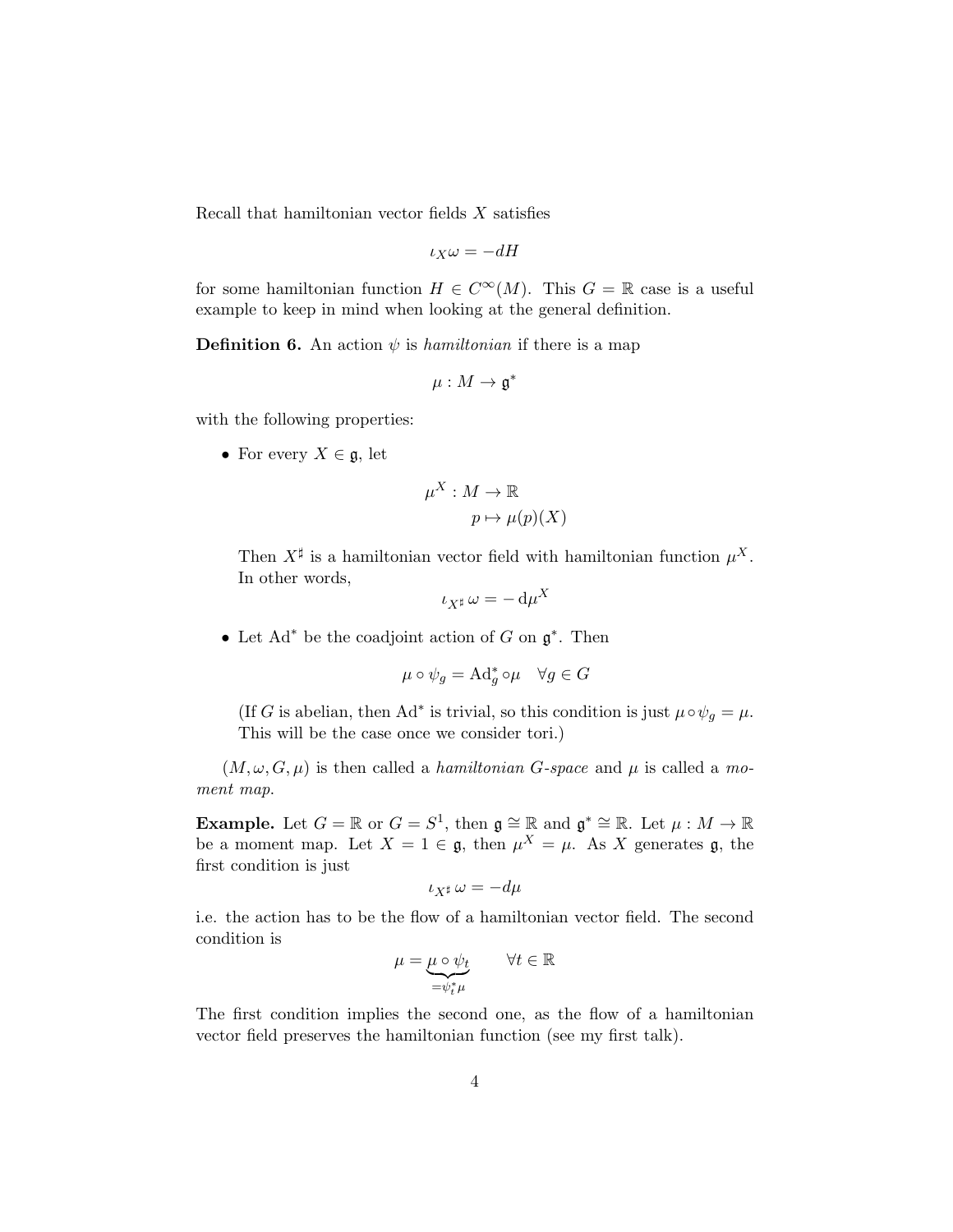Here is a special case of this:

**Example.** Let  $G = S^1$  with coordinate  $\sigma$  and  $M = S^2$  with coordinates  $(\theta, h)$ . Consider the action by rotation, i.e.  $\sigma \cdot (\theta, h) = (\theta + \sigma, h)$ . This action preserves the surface area, so it is symplectic. This action moreover preserves  $\mu = -h$ , so it is hamiltonian.

Here is a more involved example where we get to see the coadjoint action.

**Example.** Let  $M = \mathbb{R}^n \times \mathbb{R}^n$  with coordinates  $(q_i, p_i)$  standard symplectic form

$$
\omega = \sum_{i=1}^{n} dq_i \wedge dp_i = d\lambda
$$

where

$$
\lambda = \sum_{i=1}^{n} p_i \, dq_i
$$

or  $\lambda = (dq)^T \cdot p$  if we define the vectors

$$
\mathrm{d}q = \begin{pmatrix} \mathrm{d}q_1 \\ \vdots \\ \mathrm{d}q_n \end{pmatrix}, \qquad p = \begin{pmatrix} p_1 \\ \vdots \\ p_n \end{pmatrix}
$$

Let  $G = SO_n(\mathbb{R})$ , then

$$
\mathfrak{g} = \left\{ B \in M_n(\mathbb{R}) \middle| B + B^T = 0 \right\}
$$

Let  $G$  act on  $M$  via

$$
\psi_A(q, p) = (A \cdot q, \ A \cdot p)
$$

then for  $X \in \mathfrak{g}$ , the infinitesimal action is

$$
X_{(q,p)}^{\sharp} = \frac{\partial}{\partial t}\Big|_{t=0} \Big( (I_n + tX) \cdot p, \ (I_n + tX) \cdot q \Big) = \Big( X \cdot \frac{\partial}{\partial p} + X \cdot \frac{\partial}{\partial q} \Big)
$$

where we have column vectors

$$
\frac{\partial}{\partial p} = \begin{pmatrix} p_1 \cdot \frac{\partial}{\partial p_1} \\ \vdots \\ p_n \cdot \frac{\partial}{\partial p_n} \end{pmatrix}, \quad \frac{\partial}{\partial q} = \begin{pmatrix} q_1 \cdot \frac{\partial}{\partial q_1} \\ \vdots \\ q_n \cdot \frac{\partial}{\partial q_n} \end{pmatrix}
$$

The action  $\psi$  is symplectic:

$$
\psi_A^* \lambda = (\mathbf{d}(q \circ A))^T \cdot (Ap) = (A \cdot \mathbf{d}q)^T \cdot (A \cdot p) = \mathbf{d}q^T \cdot \underbrace{A^T \cdot A}_{=I_n} \cdot p
$$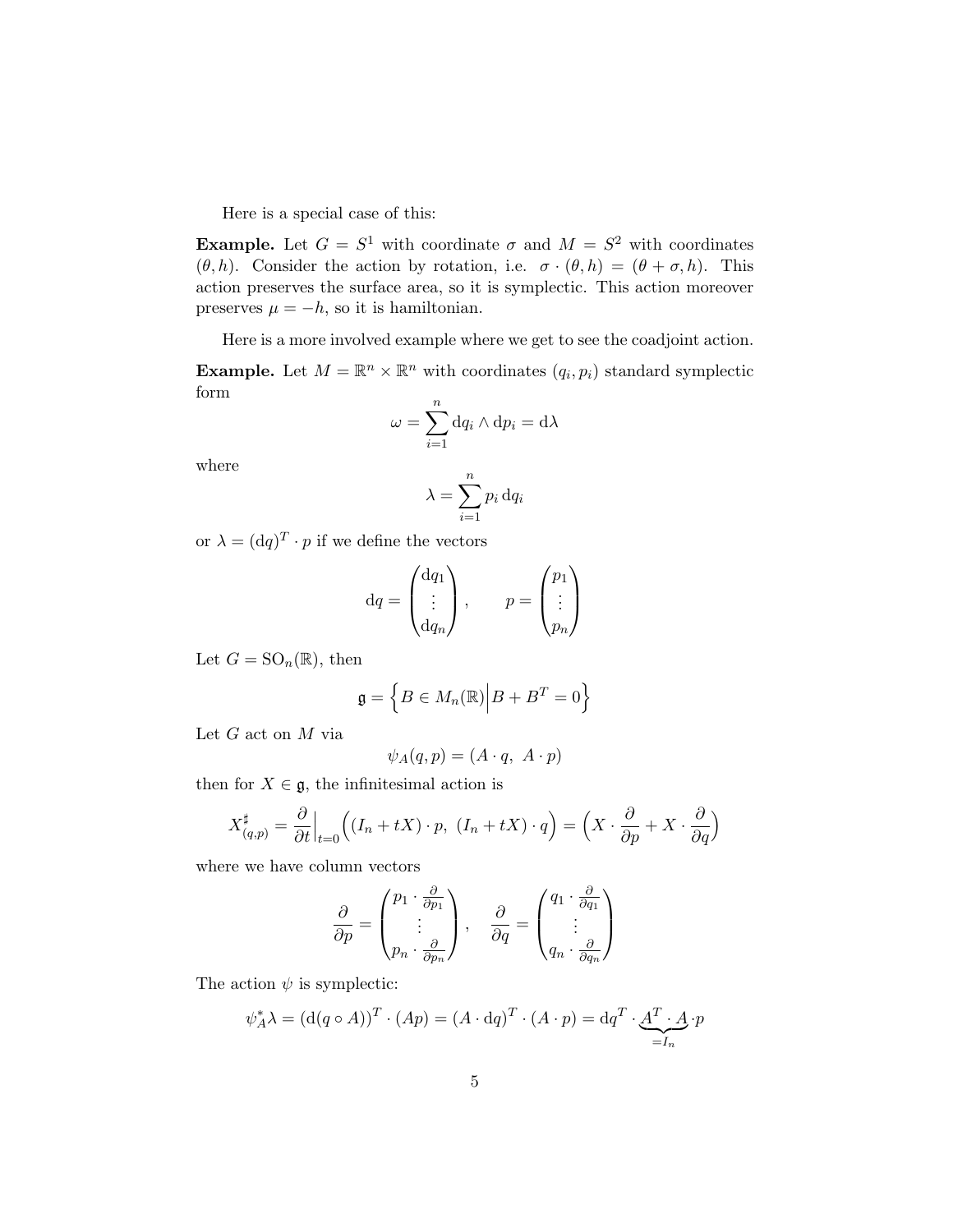hence also

$$
\psi_A^* \omega = \psi_A^* d\lambda = d(\psi_A^* \lambda) = d\lambda = \omega
$$

(see also the section in my first talk on exact symplectic manifolds).

Moreover, the action is hamiltonian with moment function

$$
\mu: M \to \mathfrak{g}
$$

$$
(q, p) \mapsto [B \mapsto p^T \cdot B \cdot q]
$$

(where  $q^T \cdot B \cdot p = p^T \cdot B^T \cdot q = -p^T \cdot B \cdot q$  by the description of g). This is indeed a moment map:

• We first need to check that  $\iota_X \mathfrak{p} \omega = -d\mu^X$ . Fix  $X \in \mathfrak{g}$ , then

$$
\mu^X(p,q) = p^T X q
$$

hence

$$
\mathrm{d}\mu^X\Big|_{p,q} = p^T X \cdot \mathrm{d}q + q^T X^T \cdot \mathrm{d}p = p^T X \cdot \mathrm{d}q - q^T X \cdot \mathrm{d}p
$$

as  $X^T = -X$ . On the other hand, we have

$$
\iota_{X^{\sharp}}\omega = q^T X \cdot dp - p^T X \cdot dq
$$

• Next, let's check equivariance. We have

$$
Ad_A B = ABA^{-1} \qquad \forall A \in \text{SO}_n(\mathbb{R}), B + B^T = 0
$$

therefore

$$
(\mu \circ \psi_A)(p, q)(B) = \mu(Ap, Aq)(B) = p^T \underbrace{A^T}_{A^{-1}} BAq
$$

$$
= \mu(p, q)(A^{-1}BA) = \mu(p, q)(Ad_{A^{-1}}(B))
$$

so we indeed get the coadjoint action.

**Example.** If we want to do the same example with  $G = GL_n(\mathbb{R})$ , then we need to define the action as

$$
\psi_A(p,q) = (A \cdot p, (A^{-1})^T \cdot q)
$$

to get a symplectic (and also hamiltonian) action.

This example generalizes to arbitrary cotangent bundles: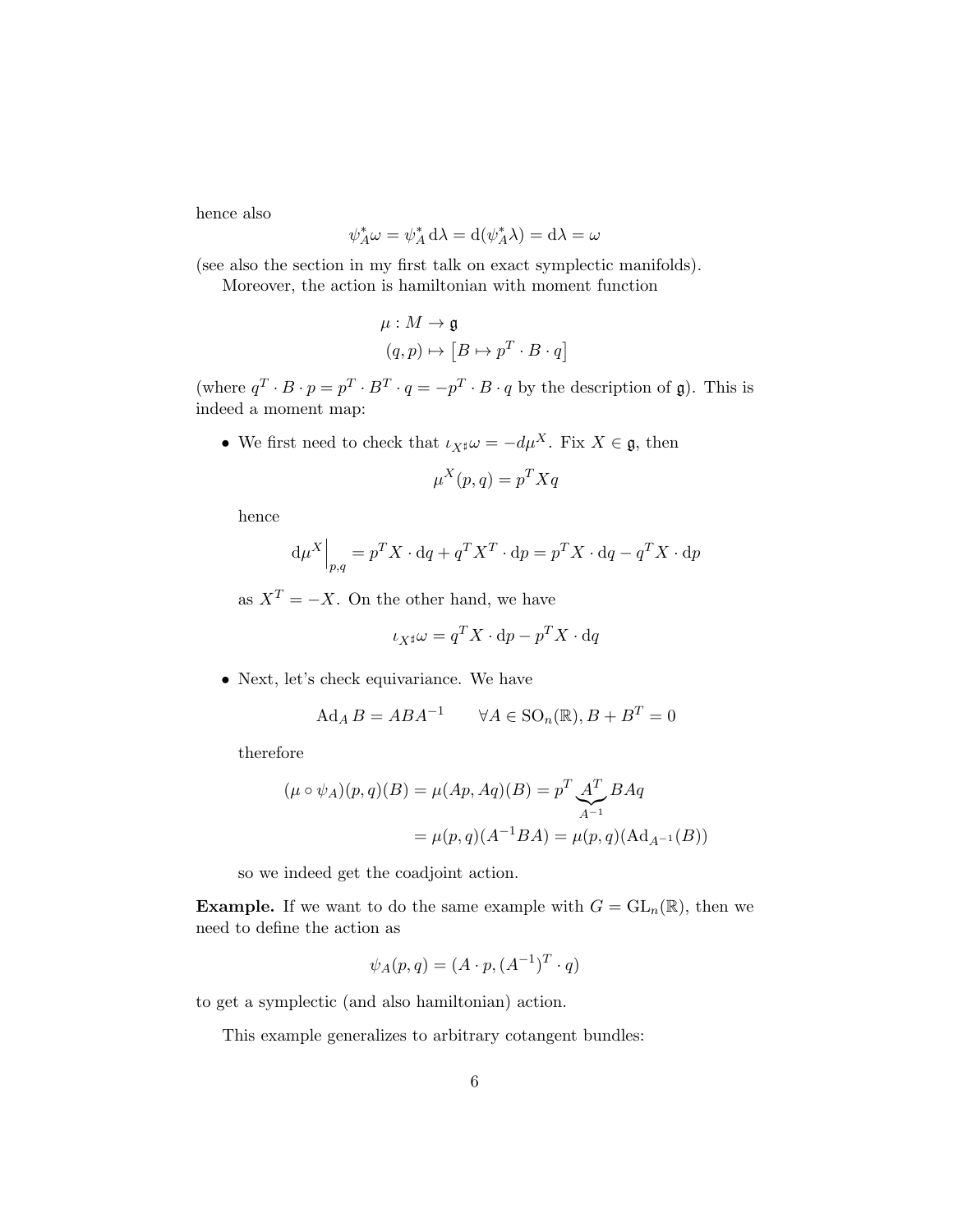**Example.** Let  $\psi$  be any action of a Lie group G on any manifold N. This induces an action  $\overline{\psi}$  on the cotangent bundle  $(T^*N, -d\lambda)$  given by

$$
\overline{\psi}_g(x,p) := (\psi_g(x), (\psi_{g^{-1}})^* p)
$$

This is action is the lift of a diffeomorphisms and hence symplectic (see notes of my first talk). It is moreover hamiltonian with moment map

$$
\mu(X)=\iota_{X^{\sharp}}\lambda=\lambda(X^{\sharp})
$$

This lifting of actions to hamiltonian actions in some sense generalizes the lifting of vector fields to hamiltonian vector fields.

### 3 Products

Hamiltonian actions behave well with respect to products. For proofs of these lemmas, see Section 4 of [\[Wie21\]](#page-8-1).

Lemma 7. Suppose we are given hamiltonian actions of a Lie group G on two symplectic manifolds  $(M_1, \omega_1)$  and  $(M_2, \omega_2)$  with moment maps  $\mu_1$ :  $M_1 \rightarrow \mathfrak{g}^*$  and  $\mu_2 : M_2 \rightarrow \mathfrak{g}^*$ . Equip  $M_1 \times M_2$  with the product symplectic structure  $\pi_1^* \omega_1 + \pi_2^* \omega_2$ . Then the diagonal action of G on  $M_1 \times M_2$  is hamiltonian with  $\mu = \mu_1 \circ \pi_1 + \mu_2 \circ \pi_2$ .

**Lemma 8.** Let  $G_1$  and  $G_2$  be two Lie groups, each with a hamiltonian actions  $\psi_1$  and  $\psi_2$  on the same manifold M, with moment maps  $\mu_1 : M \to \mathfrak{g}_1^*$ and  $\mu_2: M \to \mathfrak{g}_2^*$ . Suppose in addition that  $\mu_1$  is  $\psi_2$ -invariant and viceversa. Then the product action defined by

$$
\psi_{(g_1,g_2)}(x) = (\psi_1)_{g_1}((\psi_2)_{g_2}(p))
$$

is hamiltonian with moment map  $\mu_1 \oplus \mu_2$ .

For us, the most important case of this is  $G = \mathbb{T}^n = S^1 \times \cdots \times S^1$ .

## 4 Differential of Moment Maps

Let  $(M, \omega, G, \mu)$  be a hamiltonian G-space. Fix a point  $p \in M$ . We will use the following notation:

 $\mathcal O$  orbit of  $p$ .

 $G_p$  stabilizer of p.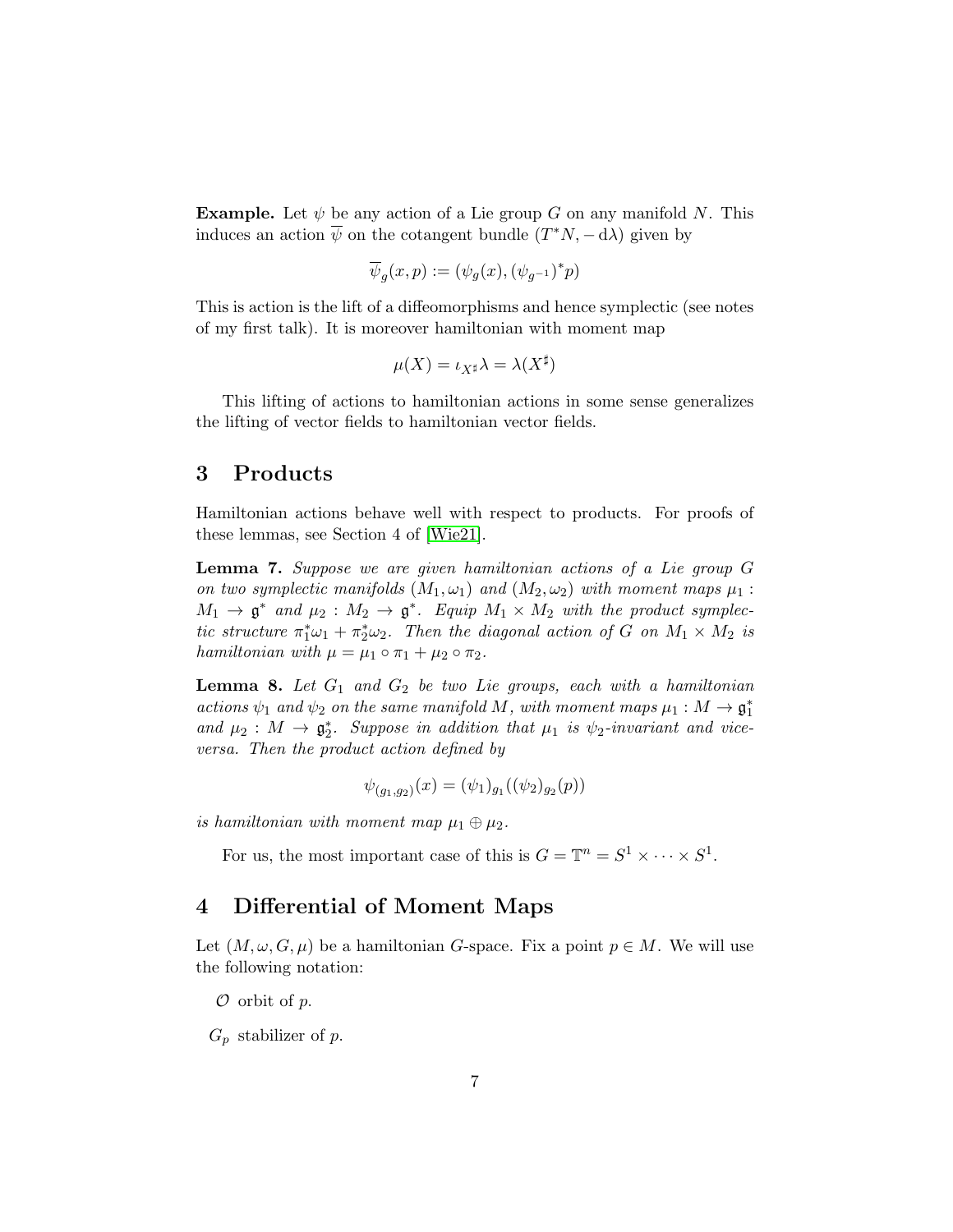$\mathfrak{g}_p$  Lie algebra of  $G_p$ .

For a vector subspace  $W \subseteq V$ , recall the annihilator

$$
W^{0} = \left\{ \xi \in V^* \, \middle| \, \xi \big|_{W} \equiv 0 \right\} \subseteq V^*
$$

For a subspace  $W \subseteq V$  of a symplectic space V, recall the symplectic complement

$$
W^{\omega} = \left\{ v \in V \, \middle| \, \omega(v, w) = 0 \, \forall w \in W \right\}
$$

**Lemma 9.** Let  $\mu : M \to g^*$  be a moment map and fix  $p \in M$ . Then the differential

$$
d\mu_p: T_p M \to T_{\mu(p)} \mathfrak{g}^* = \mathfrak{g}^*
$$

satisfies

$$
ker(d\mu_p) = (T_p O)^{\omega}
$$
  
im $(d\mu_p) = (\mathfrak{g}_p)^0 = \left\{ \xi \in \mathfrak{g}^* \middle| \xi(\mathfrak{g}_p) = \{0\} \right\}$ 

Proof. Kernel By definition of moment map, we have

$$
-(\mathrm{d}\mu_p(v))(X) = \omega_p(X_p^{\sharp}, v) \qquad \forall X \in \mathfrak{g}, v \in T_pM
$$

Then

$$
d\mu_p(v) = 0 \Leftrightarrow (d\mu_p(v))(X) = 0 \qquad \forall X \in \mathfrak{g}
$$
  
\n
$$
\Leftrightarrow \omega_p(X_p^{\sharp}, v) = 0 \qquad \forall X \in \mathfrak{g}
$$
  
\n
$$
\Leftrightarrow v \in \text{Span}\left\{X_p^{\sharp} \middle| X \in \mathfrak{g}\right\}^{\omega}
$$
  
\n
$$
\Leftrightarrow v \in (T_p \mathcal{O})^{\omega}
$$

Dimension In particular, we have

$$
\dim(\ker d\mu_p) = \dim M - \dim G + \dim G_p
$$
  

$$
\dim(\text{im } d\mu_p) = \dim G - \dim G_p = \dim(\mathfrak{g}_p)^0
$$

by rank-nullity. Thus, it suffices to show that

$$
\operatorname{im} ( \mathrm{d} \mu_p ) \subseteq (\mathfrak{g}_p)^0
$$

Image We will now show that

$$
(\mathrm{d}\mu_p(v))(X) = 0 \qquad \forall X \in \mathfrak{g}_p, v \in T_pM
$$